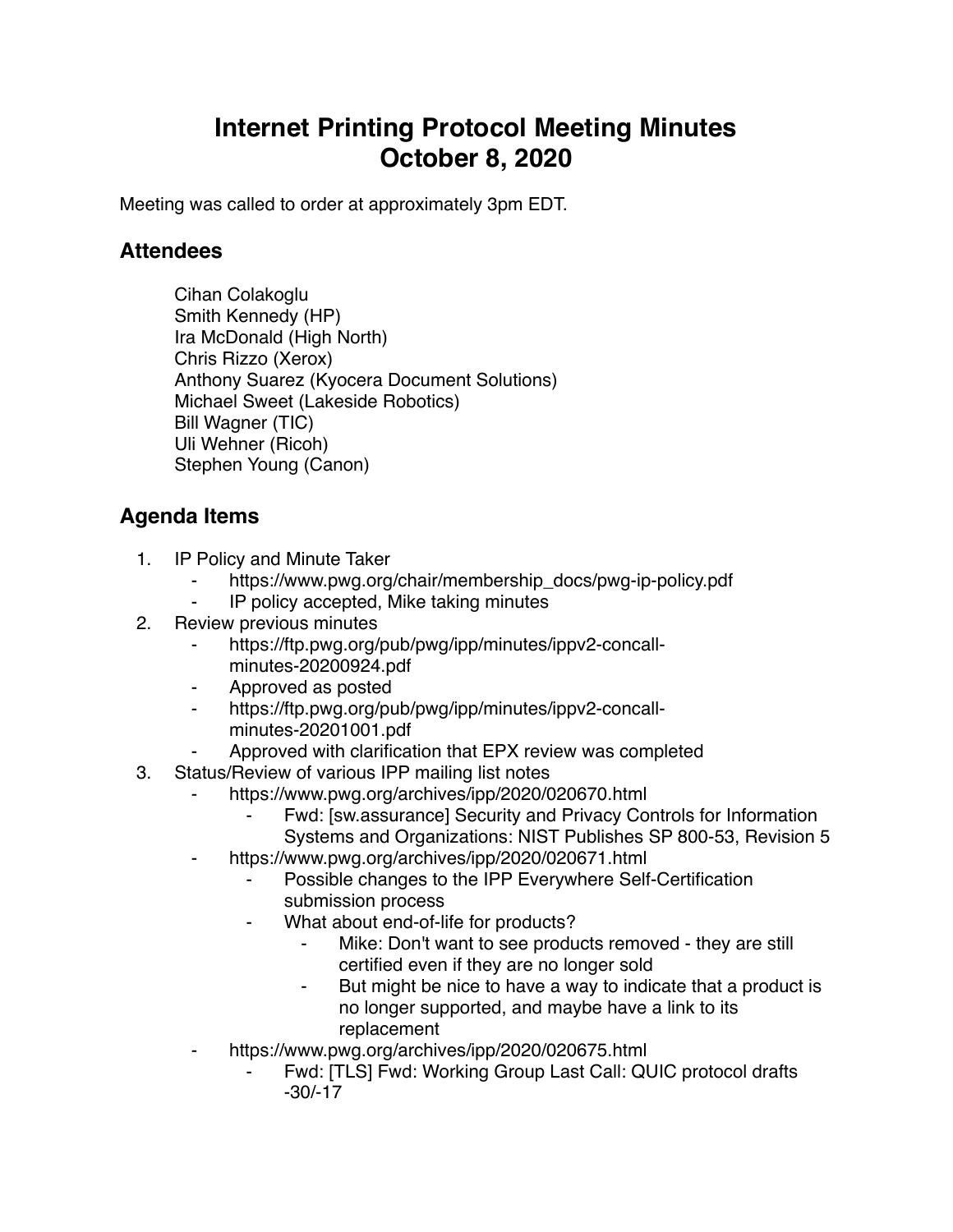- ⁃ https://www.pwg.org/archives/ipp/2020/020678.html
	- [IPP] Oauth for IPP System Service
- https://www.pwg.org/archives/ipp/2020/020682.html
	- [PWG5100.22] Issue #97: Page 70: Get-System-Attributes operation definition not clear on authentication challenge expectations
- https://www.pwg.org/archives/ipp/2020/020684.html
	- [PWG5100.22] Issue #98: Add "oauth-authorization-server-uri" and "oauth-authorization-scope" attributes as System Description attributes
- 4. Status of AMSC and ISO liaisons w/ PWG (Paul)
	- ⁃ https://ftp.pwg.org/pub/pwg/general/sc/pwg-sc-call-minutes-20200908.htm
	- ⁃ https://ftp.pwg.org/pub/pwg/general/sc/pwg-sc-call-minutes-20200921.htm
	- ⁃ https://ftp.pwg.org/pub/pwg/general/sc/pwg-sc-call-minutes-20201005.htm
	- See PWG Steering Committee minutes from 09/08/20, 09/21/20, 10/05/20
- 5. Status of PWG and IPP WG Formal Approvals and Last Calls (All)
	- ⁃ IPP Everywhere v1.1 Printer Self-Certification Tools Update 2 (Mike)
		- ⁃ https://www.pwg.org/archives/ipp/2020/020589.html
		- ⁃ https://www.pwg.org/archives/ipp/2020/020590.html
		- ⁃ https://www.pwg.org/archives/ipp/2020/020668.html
		- https://www.pwg.org/archives/ipp/2020/020687.html
		- ⁃ Schedule Final IPP Everywhere v1.1 Self-Cert Tools in Q4 2020
		- Chris: I've run them to completion with no issues
		- ⁃ Smith: I've run them against one 1.0 certified printer that failed due to the new Get-Printer-Attributes test with the 'job-template' group
		- Note: new "-r" option to ippevesubmit to replay the test results
	- Job Accounting for IPP v1.0 (Mike)
		- ⁃ https://ftp.pwg.org/pub/pwg/ipp/wd/wd-ippaccounting10-20200827 rev.pdf
		- ⁃ Stable draft for a Best Practice
		- ⁃ PWG review at PWG Virtual F2F on 18 August 2020
		- ⁃ IPP WG Last Call started 09/16/20 ended 10/07/20
		- Schedule PWG Last Call in Q4 2020
		- ⁃ Action: Mike to start PWG Last Call of Job Accounting ending November 6, 2020
- 6. Status of Updates to IPP System Service / INFRA for Cloud (Cihan, Mike)
	- ⁃ https://www.pwg.org/archives/ipp/2020/020540.html
	- ⁃ https://ftp.pwg.org/pub/pwg/ipp/minutes/ippv2-f2f-minutes-20200506.pdf
	- ⁃ https://www.pwg.org/archives/ipp/2020/020688.html
	- ⁃ PWG discussion at PWG Virtual F2F on 08/18/20
	- ⁃ Should also incorporate "oauth-authorization-xxx" System Description attributes and Get-System-Attributes (public query, no auth) clarifications
	- Consensus is to go ahead an produce the first draft of a registration document
		- Mike will email Cihan the current registration template
- 7. Status of IPP Enterprise Printing Ext v2.0 (Smith)
	- https://ftp.pwg.org/pub/pwg/ipp/wd/wd-ippepx20-20200826-rev.pdf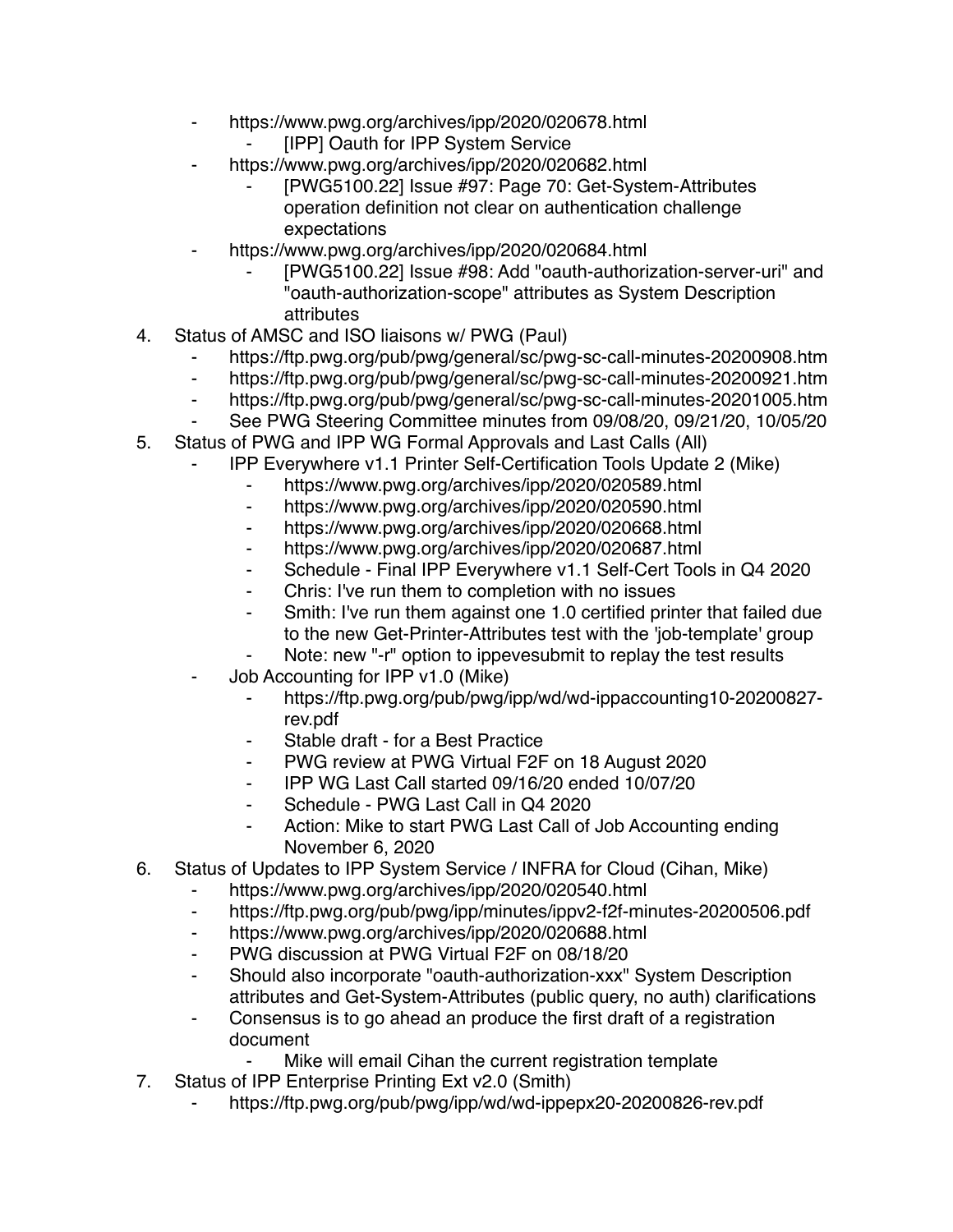- Interim draft for a Candidate Standard
- ⁃ IPP WG review on 10/01/20
- Schedule Prototype draft in Q1 2021
- 8. Status of recent IPP Wiki Pages (Mike)
	- https://github.com/istopwg/ippsample/wiki/IPP-Everywhere-Value-Proposition-Discussion-Points
		- **IPP Everywhere Value Proposition Discussion Points**
		- PWG discussion at PWG Virtual F2F on 08/18/20
- 9. Status of various IPP documents (All)
	- ⁃ IPP Encrypted Jobs and Documents v1.0 (Mike/Smith)
		- ⁃ https://ftp.pwg.org/pub/pwg/ipp/wd/wd-ipptrustnoone10-20200218 rev.pdf
		- Prototype draft for a Candidate Standard
		- ⁃ PWG review at PWG Virtual F2F on 19 August 2020
		- ⁃ Smith notes that HP prototyping may be delayed until Spring 2021
		- Way forward?
		- Schedule Stable draft in Q4 2020 / Q1 2021
	- **IPP Production Printing Ext v2.0 (Mike)** 
		- https://ftp.pwg.org/pub/pwg/ipp/wd/wd-ippppx20-20200429-rev.pdf
		- ⁃ Prototype draft for a Candidate Standard
		- ⁃ PWG review at PWG Virtual F2F on 20 August 2020
		- ⁃ Just waiting on prototyping in ippsample
		- ⁃ Mike to post updated draft with new "imposition-template" keywords
		- Schedule Stable draft in Q4 2020 / Q1 2021
	- **IPP Driverless Printing Extensions v2.0 (Smith)** 
		- ⁃ https://ftp.pwg.org/pub/pwg/ipp/wd-ippnodriver20-20200204-rev.pdf
		- ⁃ Interim draft for a Candidate Standard
		- PWG review at PWG Virtual F2F on 19 August 2020
		- Smith post updated draft
		- Schedule Prototype draft in Q2 2021
- 10. Open Printing update (Ira)
	- https://ftp.pwg.org/pub/pwg/liaison/openprinting/presentations/ OpenPrintingProjectUpdates\_2020-08-18.pdf
	- https://openprinting.github.io
	- ⁃ https://developers.google.com/open-source/gsoc
	- ⁃ https://developers.google.com/season-of-docs
	- ⁃ https://communitybridge.org/
	- OP GSoC (Google Season of Code) complete on 09/08/20
		- 1 student dropped out in July (project continues in LFMP)
		- ⁃ 1 student failed at end of August (project continues in LFMP)
	- ⁃ LFMP (Linux Foundation Mentorship Program) student projects in progress
		- ⁃ IPP Scan project moved with two students to LFMP
		- ⁃ IPP FaxOut project added with two students to LFMP
	- ⁃ OP GSoD (Google Season of Docs) student projects in progress
		- GSoD technical writer projects were accepted on 08/16/20
	- OP Steering Committee